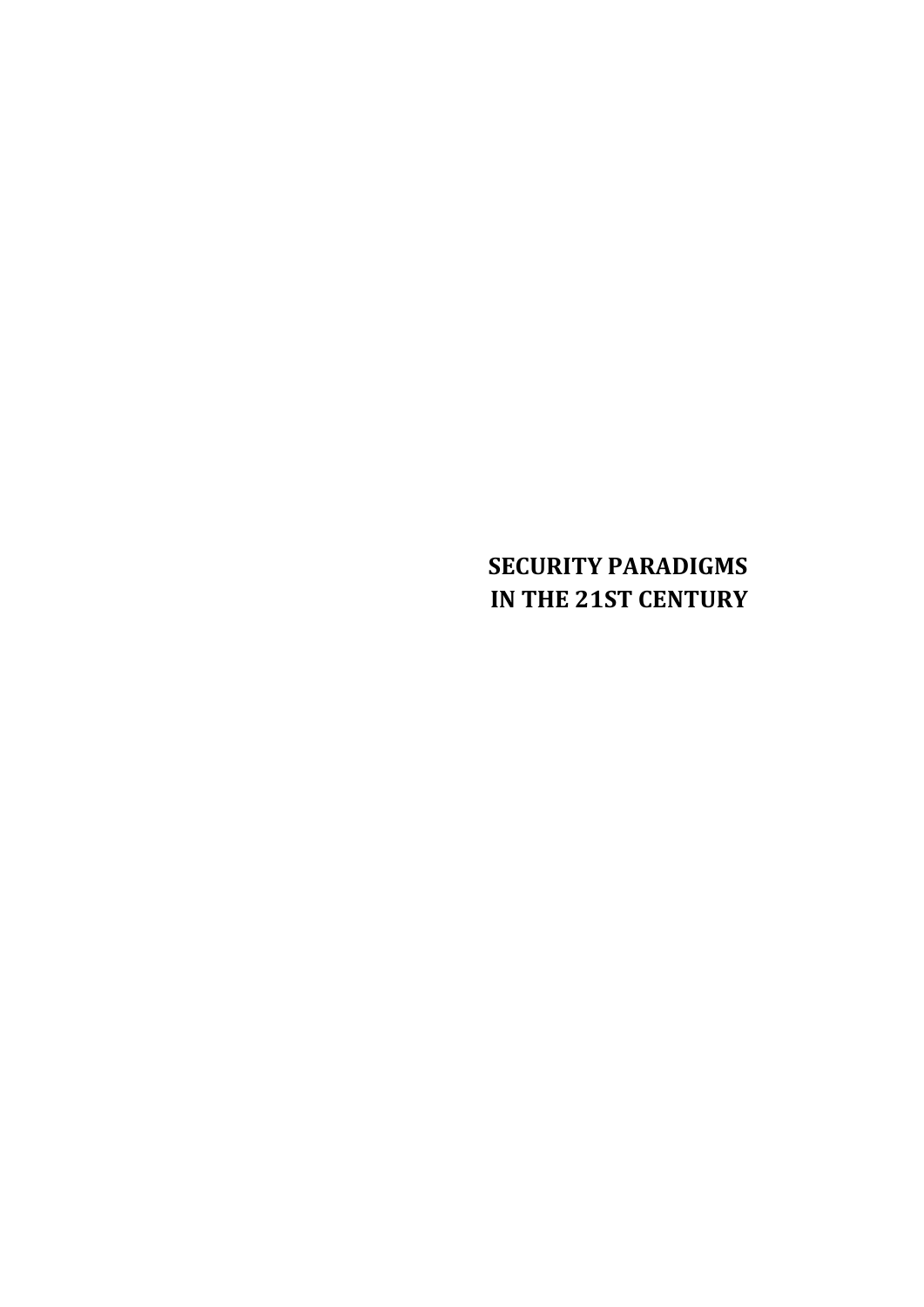# **THEORETICAL FRAMEWORKS OF CONVENTIONAL DETERRENCE IN THE NAGORNO-KARABAKH CONFLICT**

# **Sergey MINASYAN\***

#### **Abstract**

*Deterrence is both a theoretical branch of the theory of international relations and security studies, and a practical strategy used by states (and sometimes non-state actors) to manage conflicts and crises. Given the special role it plays in regional and international security issues, military, and politics, deterrence has long been an object of interest to scholars as well as the military, politicians, and diplomats.*

*To analyse deterrence in regional conflicts, one must begin with a brief typology of the elements and mechanism of deterrence in general, and only then see how they can be applied to regional conflicts. Deterrence can rely on conventional weapons or weapons of mass destruction (WMD). In regional conflicts without direct involvement of nuclear superpowers, the most applicable scenario is that of deterrence with conventional weapons, i.e. conventional deterrence.*

*However, the use of conventional deterrence in regional conflicts has not been covered by political science in great detail. Therefore, from academic and practical perspectives, it is important to clarify the conceptual aspects for a more precise theoretical understanding and subsequent discussions applicable to some regional conflicts, including the Nagorno-Karabakh conflict.*

**Keywords:** *conventional deterrence, Nagorno-Karabakh conflict, South Caucasus, regional security, conflict resolution.*

### **Introduction**

1

Deterrence remains an effective form of achieving fundamental strategic military and political goals by both states and non-state actors.

<sup>\*</sup> Doctor of Political Sciences, Ambassador of the Republic of Armenia to Romania. This paper does not represent neither the position of the Republic of Armenia nor the Embassy of Armenia in Romania and only reflects the personal views of the author based on his previous professional and academic experience.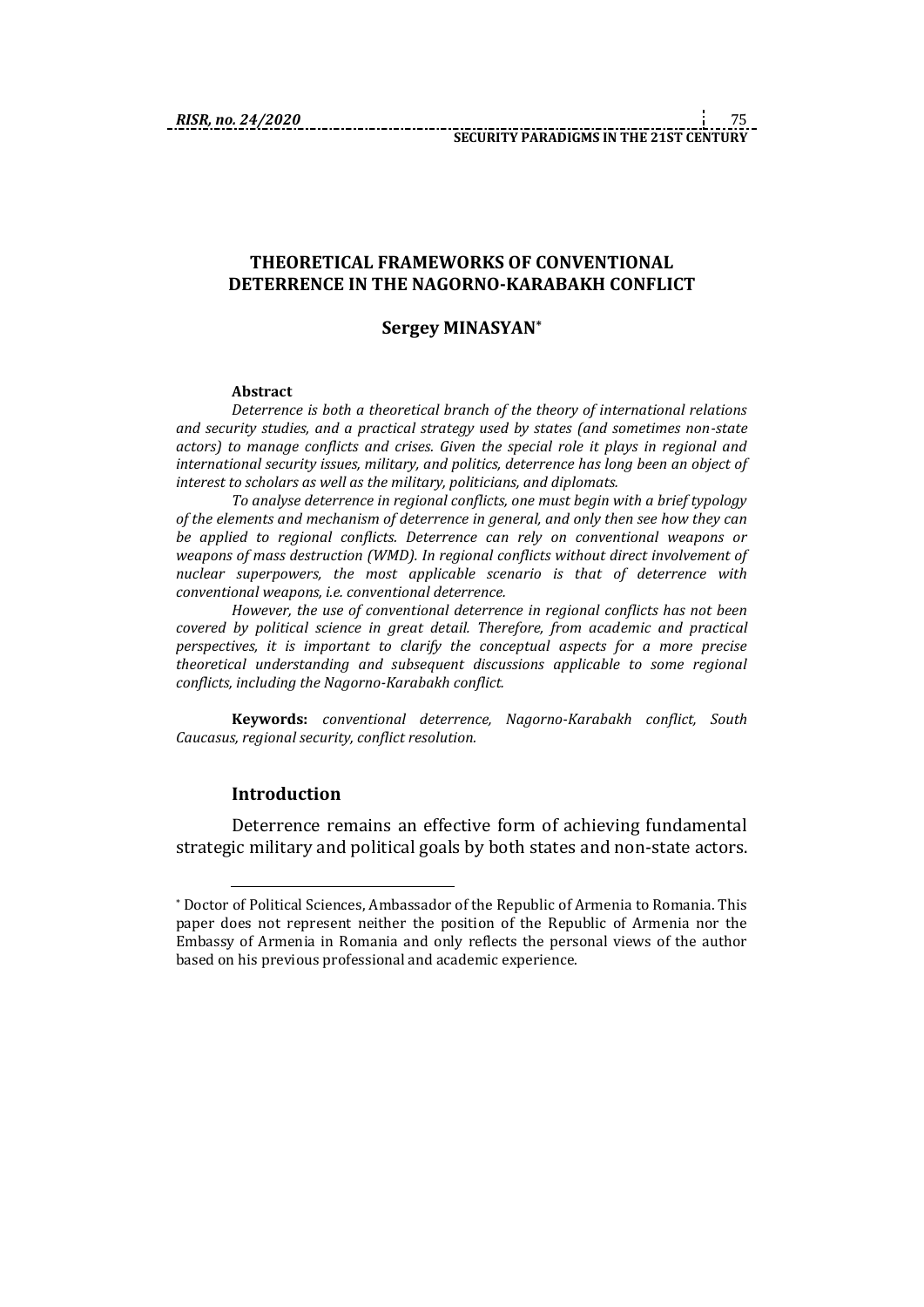The effectiveness of deterrence is demonstrated by many examples in world history. As noted by one of the military historians, "deterrence is old, like fear" (Overy, 1994, p. 73). Nevertheless, a comprehensive conceptualization of deterrence in political science and militarystrategic research – most importantly, in political practice – was absorbed only after the Second World War, when the active bipolar confrontation of the nuclear superpowers began to gain momentum.

There are many definitions of deterrence, from our professional point of view we prefer to define deterrence as *preventing an actor from committing undesirable military or political action by threatening to cause it considerable, preferably inacceptable, damage.* Deterrence can include any combination of military, political, economic, diplomatic, informational, psychological, or other measures that aim to dissuade a potential aggressor from achieving their goals by means of military force.

During the Cold War, the theory and practice of deterrence by both superpowers mostly relied on nuclear weapons. However, in the '70s and '80s, and especially after the end of the Cold War, conventional deterrence began to become increasingly important. It could be said that a renaissance of conventional deterrence took place. At the current stage this so-called "second conventional age" is marked by the development of modern conventional weapons: long-range, precise ballistic and cruise missiles that use advanced intelligence, reconnaissance, and surveillance systems. In case of great military powers, these modern technologies include not only classic strike platforms – ballistic and cruise missiles, artillery systems, other precision-guided munitions (PGMs) – but also weapons based on new physical principles.

The military competition between small countries involved in a regional conflict after the renaissance of the conventional deterrence is mainly based on the growing destruction capacity of the existing strike platforms with improved surveillance systems and on greater sensitivity and vulnerability of modern states to the possible damage and destruction of their basic military capabilities and civilian infrastructure. With regard to many regional conflicts, conventional deterrence plays a special role. That is why in the Nagorno-Karabakh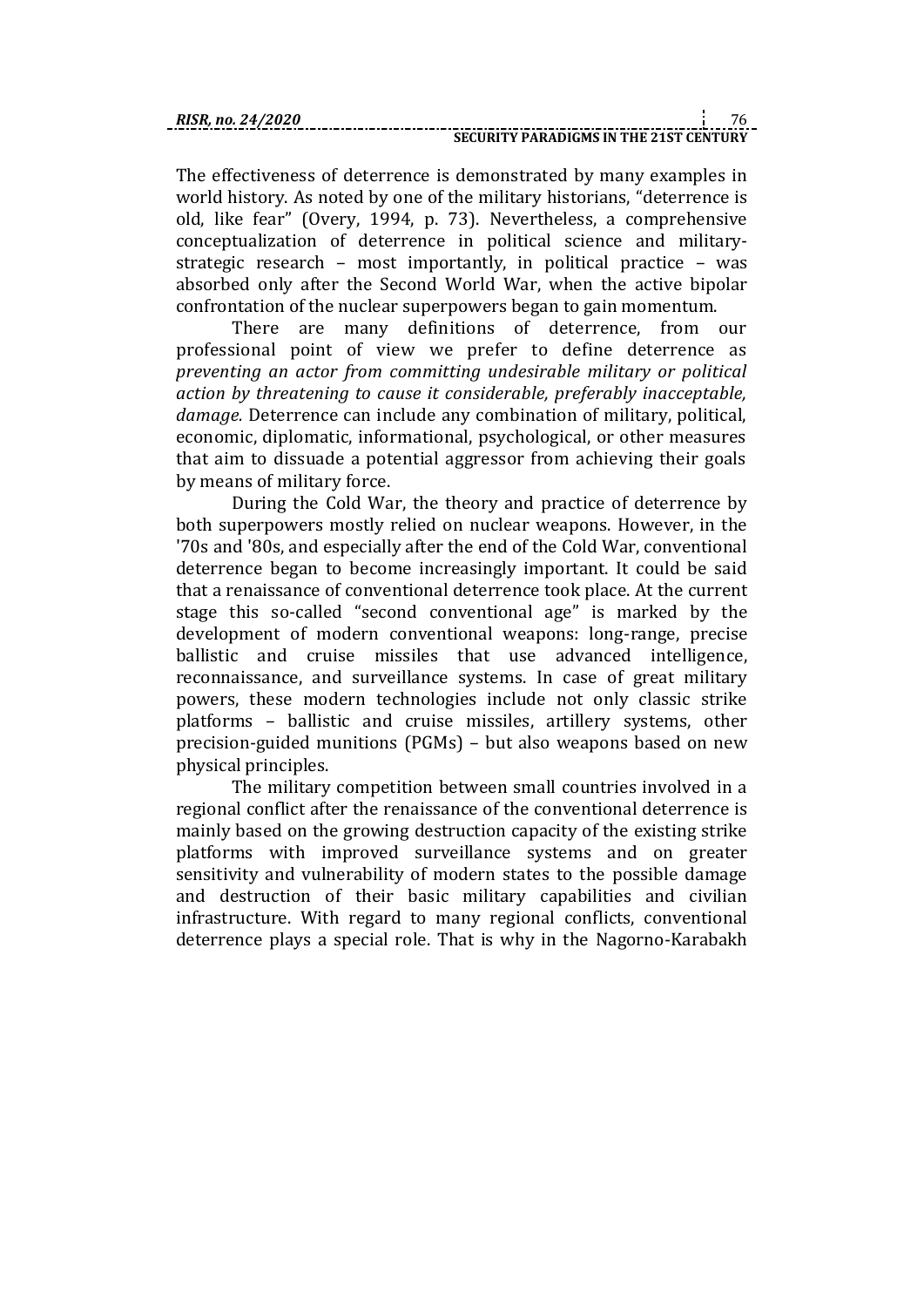conflict, assuming external actors do not become direct involved, conventional deterrence is the only possible strategy.

Naturally, every ethno political or international conflict is different and has some unique parameters. Still, many conflicts share the same logic, so that a set of theoretical concepts and patterns can be used to understand these conflicts' cause-and-effect relationships, algorithms, and mechanisms, and to assess the efficiency of military and political measures used to address them. This article does not study the all complex nature of political, historical and other realities of Nagorno-Karabakh conflict that can be found in many sources (Avakian, 2013) and is dedicated solely to the theoretical frameworks of conventional deterrence in the situation of the Nagorno-Karabakh conflict with special focus on the elements and mechanism of implementing deterrence.

# **The elements of deterrence**

**Nuclear and conventional deterrence:** There is a conceptual difference between nuclear deterrence and conventional deterrence. The logic of nuclear deterrence is that the adversary will refrain from a certain kind of action/inaction in order to avoid 'mutual suicide'. In conventional deterrence, no matter what military potential is possessed by the party engaging in it, the actor that unleashes hostilities always has the hope of achieving political goals by military means even in the event of a retaliatory strike. The application threshold is thus lower for conventional deterrence, and consequently, conventional deterrence has higher *credibility* than nuclear deterrence. The reason is that making the decision to use conventional weapons is fundamentally easier than in the case of nuclear weapons. The credibility of intentions to use nuclear weapons in response to the adversary's action or inaction relies on a perceived suicidal readiness. The existing "nuclear taboo" – moral and political limitations on the use of nuclear weapons, especially against countries that do not possess them – has been enhanced by the fact that nuclear weapons have not been used for a long time. Still, despite the greater credibility of conventional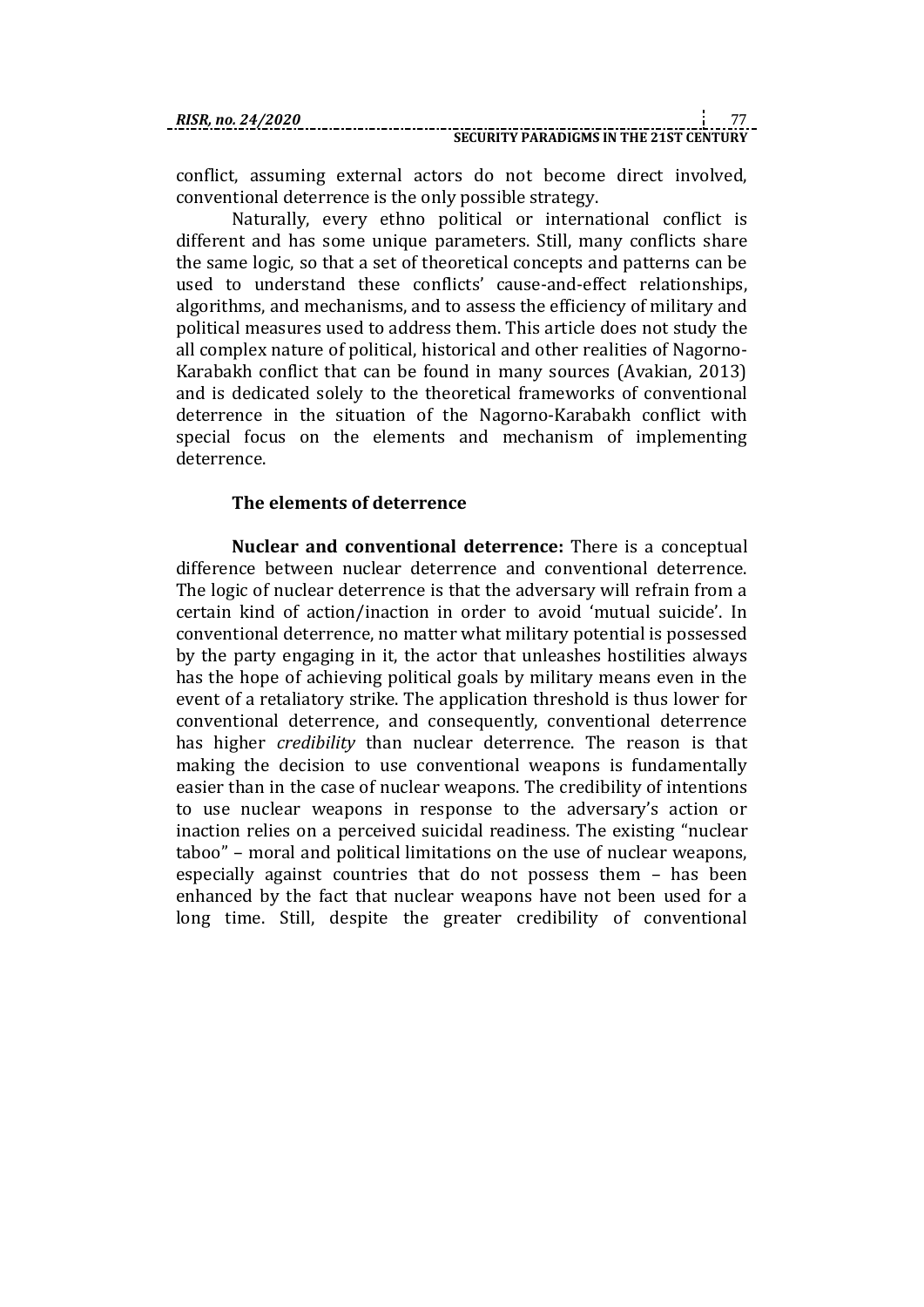deterrence, it remains less effective than nuclear deterrence, because of the difference in magnitude of the potential damage.

Not only does conventional deterrence have a more complicated conceptual and existential basis, it is also more complex in its implementation. For example, it is extremely difficult for the potential adversary to estimate the scale of potential losses from retaliatory actions in the event of a violation of the status quo (Harknett, 1994, pp. 88-89). Unlike a nuclear war where the result is clear cut, the estimate of the potential cost resulting from retaliation in a conventional war is a hypothetical or mathematical exercise. Assessing the credibility of conventional deterrence is also difficult. For these reasons, conventional deterrence is less powerful than nuclear deterrence (Stone, 2012, p. 109). However, as political realities always demonstrate, 'the fact that nuclear threats are incontestable does not guarantee that they will be viewed as credible, while the contestable nature of conventional threats does not preclude their credibility' (Wirts, 2018, p. 58).

**Narrow and extended deterrence:** Depending on the actors involved, deterrence can be categorized as *narrow* or *extended. Narrow deterrence* only involves the deterring country. *Extended deterrence* also involves another country or group of countries. Additionally, *narrow deterrence* only concerns the security and interests of the deterring actor while in the event of *extended deterrence*, other players commit to the deterrence, including by providing military and/or political guarantees.

Since the middle of the Cold War  $(60s)$ , the concept of extended deterrence was one of the foundations of the military and political plans of NATO. The deterrence relied primarily on the US nuclear potential. Similar nuclear safeguards were extended to the Asia-Pacific Region (APR), namely, Japan, South Korea, Australia, and Taiwan (country where US nuclear safeguards remain informal). Within NATO, the arrangement was collective defence (Article 5 of the 1949 Treaty) whereas in the APR, the US made a bilateral agreement with each ally.

Based on this typology, we encounter a mixed type of deterrence in the Nagorno-Karabakh conflict. On the one hand, evidently, Armenia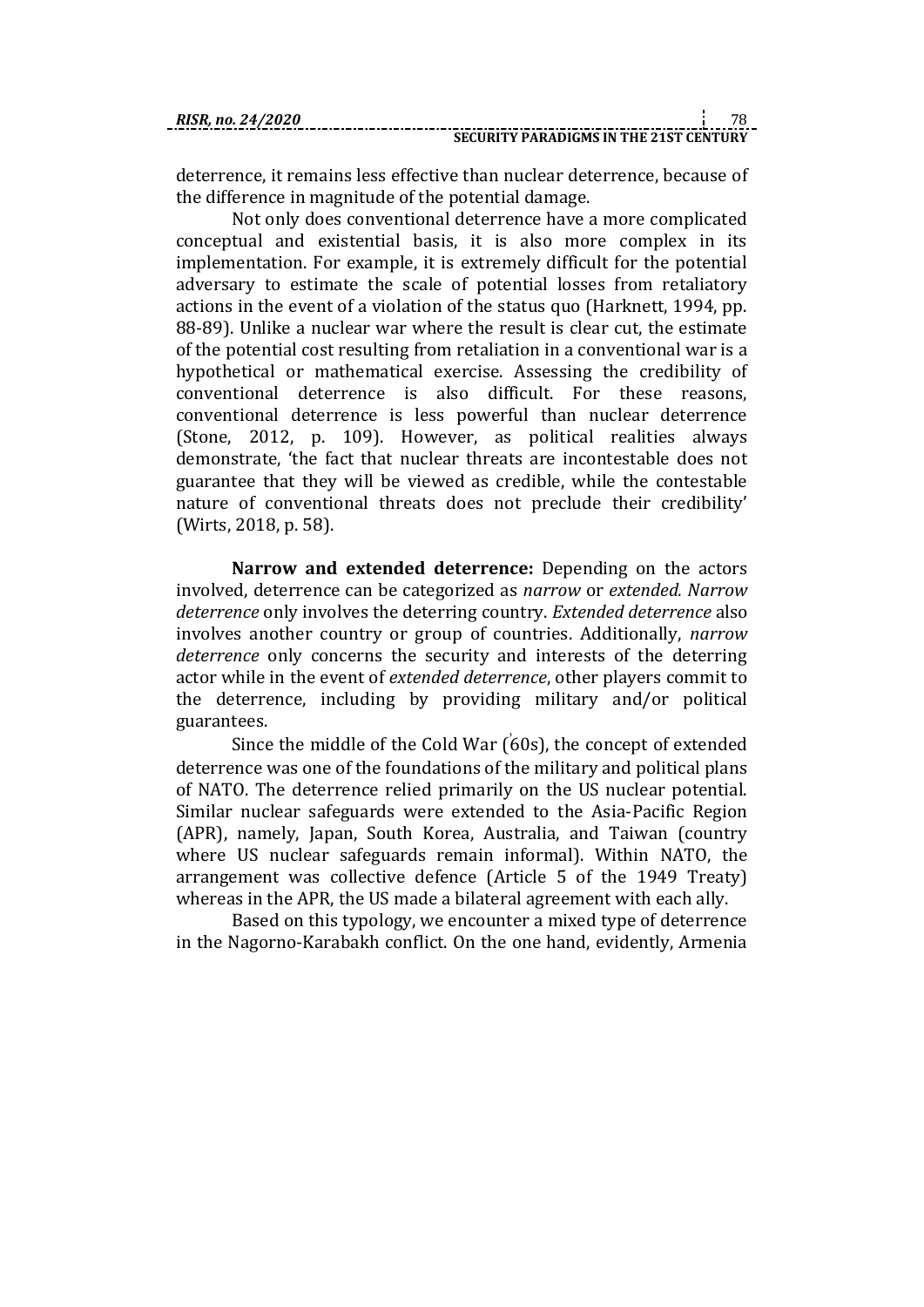1

implements extended deterrence. In its key documents in the sphere of security and defence (National Security Strategy, Military Doctrine, etc.) the Republic of Armenia has stipulated its commitments towards the Nagorno-Karabakh Republic acting as the guarantor of its security and representative of its interests in the international arena. The military and political guarantees provided by Armenia thus deter Azerbaijan from resuming hostilities against Nagorno-Karabakh. On the other hand, Armenia carries out deterrence against Azerbaijan with regard to its own security, since the military and political leadership of Azerbaijan has repeatedly stated its readiness to launch military strikes at the territory of Armenia. In this case, Armenia evidently engages in minimal or narrow deterrence.

Finally, in the regional security framework Armenia is also a beneficiary of extended deterrence given the military security guarantees provided by its external security partners.

**General and situational deterrence:** In terms of its timeframe, deterrence can be categorized as *general* (strategic) or *situational* (immediate). In *general deterrence*, a country plans and implements a set of military and political measures to prevent threats to its security. Since it is ongoing and part of the country's long-term strategic planning, it is sometimes called *strategic deterrence*. 1

One example of general deterrence is the long-term implementation by Armenia and Nagorno-Karabakh (at least, after the ceasefire in May 1994) of a policy to dissuade Azerbaijan from resuming full-scale hostilities in the zone of the Nagorno-Karabakh conflict. The need for general deterrence affects many aspects of Armenia's military and foreign policy, including its military and political cooperation strategies, its involvement in international organizations and cooperation with the external security partners (including

<sup>1</sup> It is important not to confuse the meaning of *strategic deterrence* described here with the way this term is used by some nuclear states. E.g. in Russia it denotes deterrence relying on the strategic nuclear potential of land- and seabased missile systems and strategic bomber aircraft. The term is also used in Russia to avoid confusion with nuclear deterrence using non-strategic (tactical) nuclear weapons.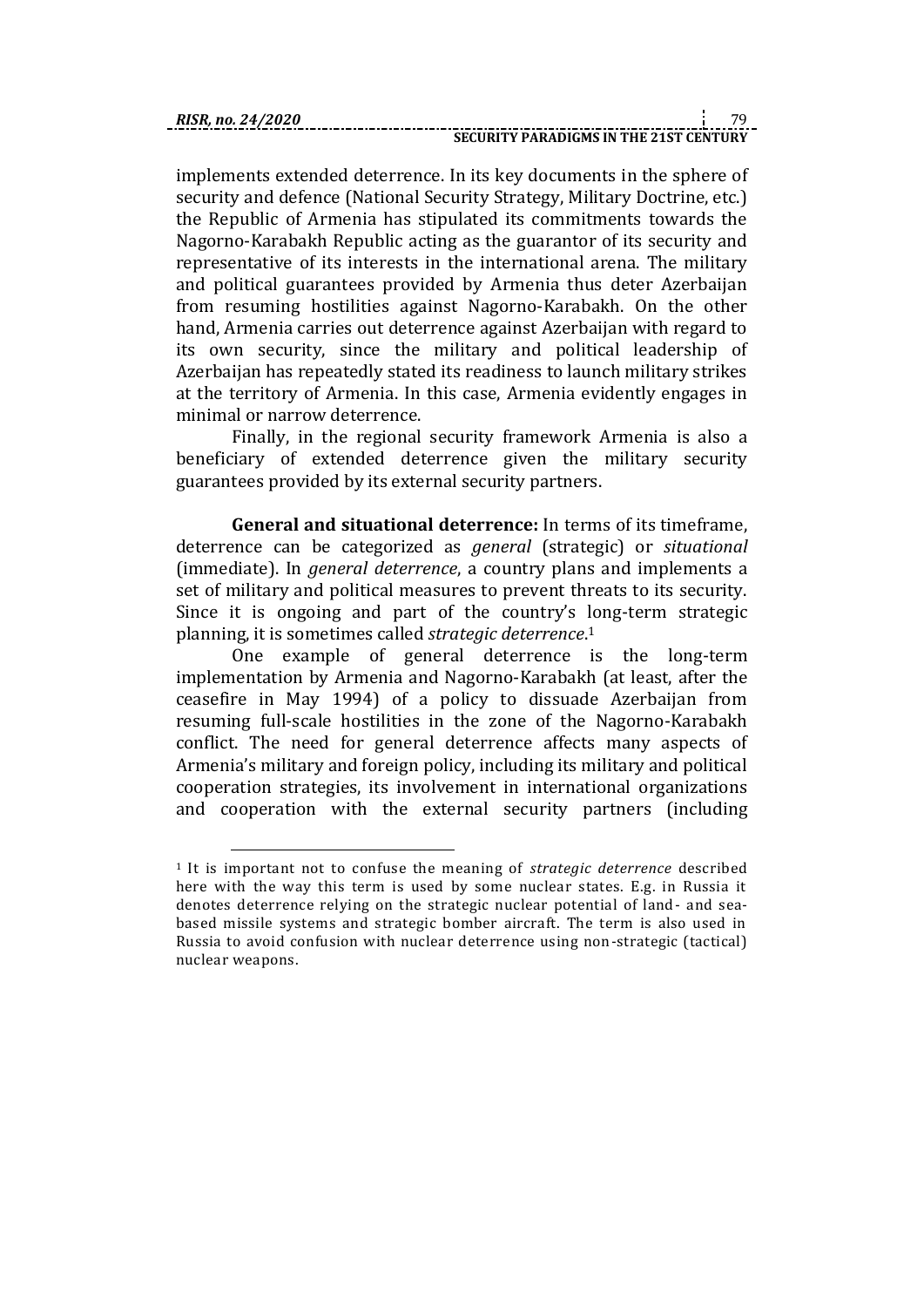participation in international peacekeeping), arms procurement, deployment of its armed forces and location of its military facilities, and the goals of its military reforms and development.

In contrast to general deterrence, the need for *situational deterrence* arises right before or during a crisis. As Patrick Morgan, the creator of this typology, pointed out, the situational deterrence mechanisms take effect when the adversary is already contemplating or preparing an attack, or when decisive action is necessary to dispel the adversary's doubts about the determination and capabilities of the deterring actor (Morgan, 2003). Situational deterrence is also needed when the effectiveness of general deterrence on the regional level is reduced, for example, by external factors affecting the military and political situation or the military balance in the conflict zone.

There are various means of situational deterrence at times of crisis: effective communication (this can involve military parades, military exercises in the immediate vicinity of the conflict zone, military and political visits by leaders of friendly and allied states, etc.); demonstrative acquisitions of new types of weapons and military equipment; initiating military and political support from and consultations with allied states and international organizations; full or partial military mobilization; declaring a state of emergency, and so on. In certain circumstances, situational deterrence may involve direct military actions of limited or proportional scale.

# **Deterrence by punishment and deterrence by denial**

Based on the type of retaliation threats, Glenn Snyder's classification, developed in the late ՚ 50s and early ՚ 60s, distinguishes two types of deterrence: *deterrence by punishment* and *deterrence by denial* (Snyder, 1993, pp. 360-361). The first type – *deterrence by punishment* – was especially relevant for the nuclear bipolar confrontation between superpowers during the Cold War. It involved threats to inflict unacceptable damage (to the adversary's territory, population, industry, infrastructure, etc.) with missile and bomb strikes in the event that the adversary initiates military action, regardless of its outcome. In this logic, the adversary is expected to abandon the idea of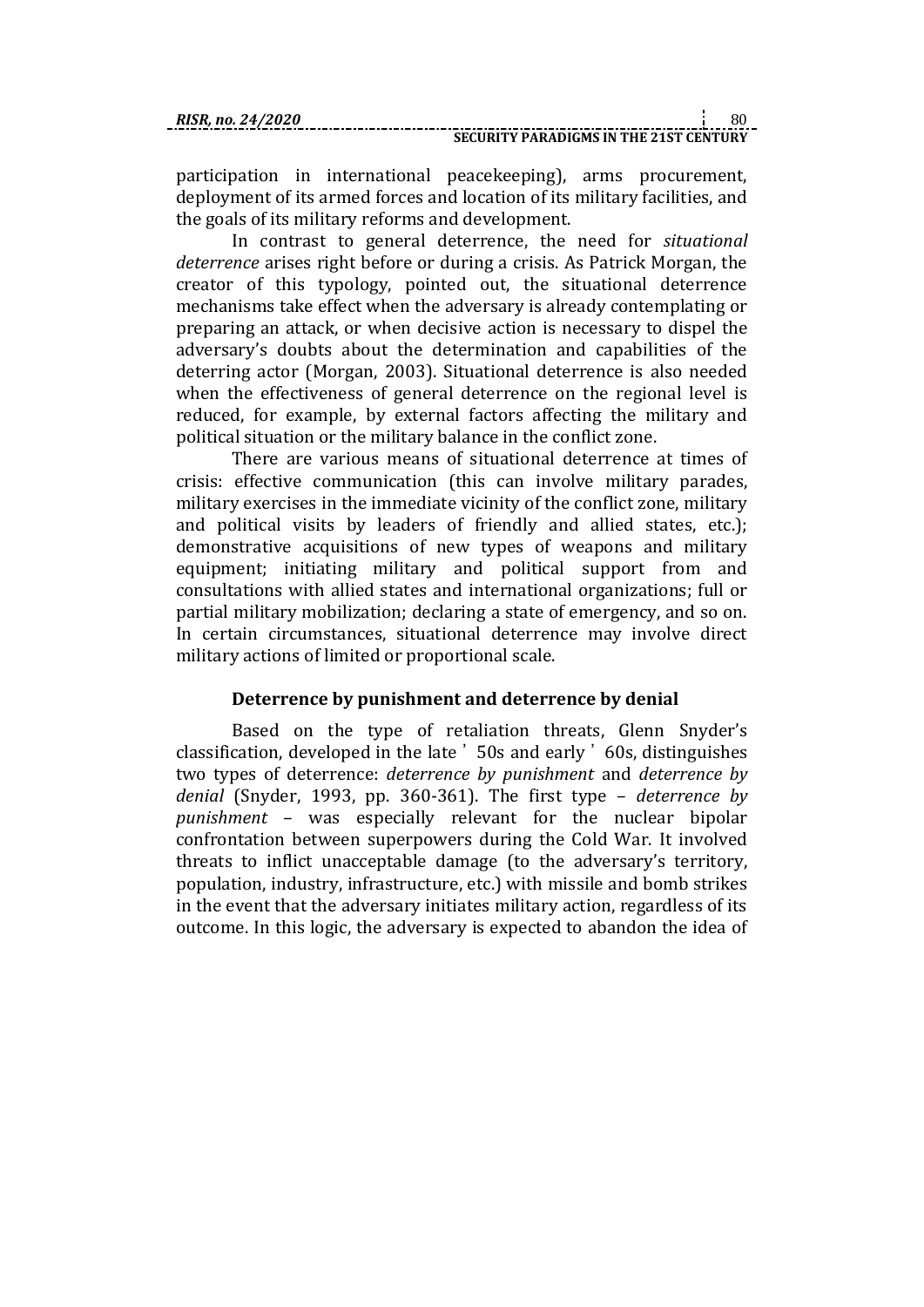launching (or sometimes also continuing) military action after calculating possible damages from the retaliatory strike.

Deterrence by punishment remains pivotal in the theory and practice of nuclear deterrence. It is also the conceptual basis of the *counter value strategy* that targets major civilian and industrial facilities as well as the military and political leadership of the adversary. In recent decades, deterrence by punishment has increasingly become applicable to conventional deterrence. With the growing accuracy and destructive power of conventional weapons, the technological development of many states has reached such proportions that the destruction of specific elements of infrastructure, economic facilities, and communications can lead to catastrophic consequences.

It is not only superpowers or regional powers but also small countries involved in regional conflicts with their neighbours that acquire high-performance large-calibre Multiple Launch Rocket Systems (MLRS), tactical and operational-tactical missile systems, and other types of conventional missiles and artillery. This trend was evident by the mid- '70s, especially during the Iran-Iraq war of 1980- 1988 and other local conflicts in so called "Third World" countries. These types of long-range weapons have also become common in the arsenals of small states because of their relatively low cost, high efficiency and ease of operation, requiring neither a complicated infrastructure nor large numbers of trained personnel (Cohen, 1986, pp. 150-155).

Similarly to American and Soviet nuclear deterrence during the Cold War or "Third World" non-nuclear regional conflicts, conventional deterrence in the Nagorno-Karabakh conflict involves industrial and political as well as military targets, for example, the facilities for producing and transportation of energy. It should be noted that potential retaliatory strikes target economic and communication infrastructure, but not the civilian population.

In the event that deterrence by punishment is ineffective, *deterrence by denial* is used to convince the adversary that they have no chance to achieve their military and political goals, and thereby dissuade them from initiating hostilities. When conventional weapons are used, deterrence by denial has a major advantage over deterrence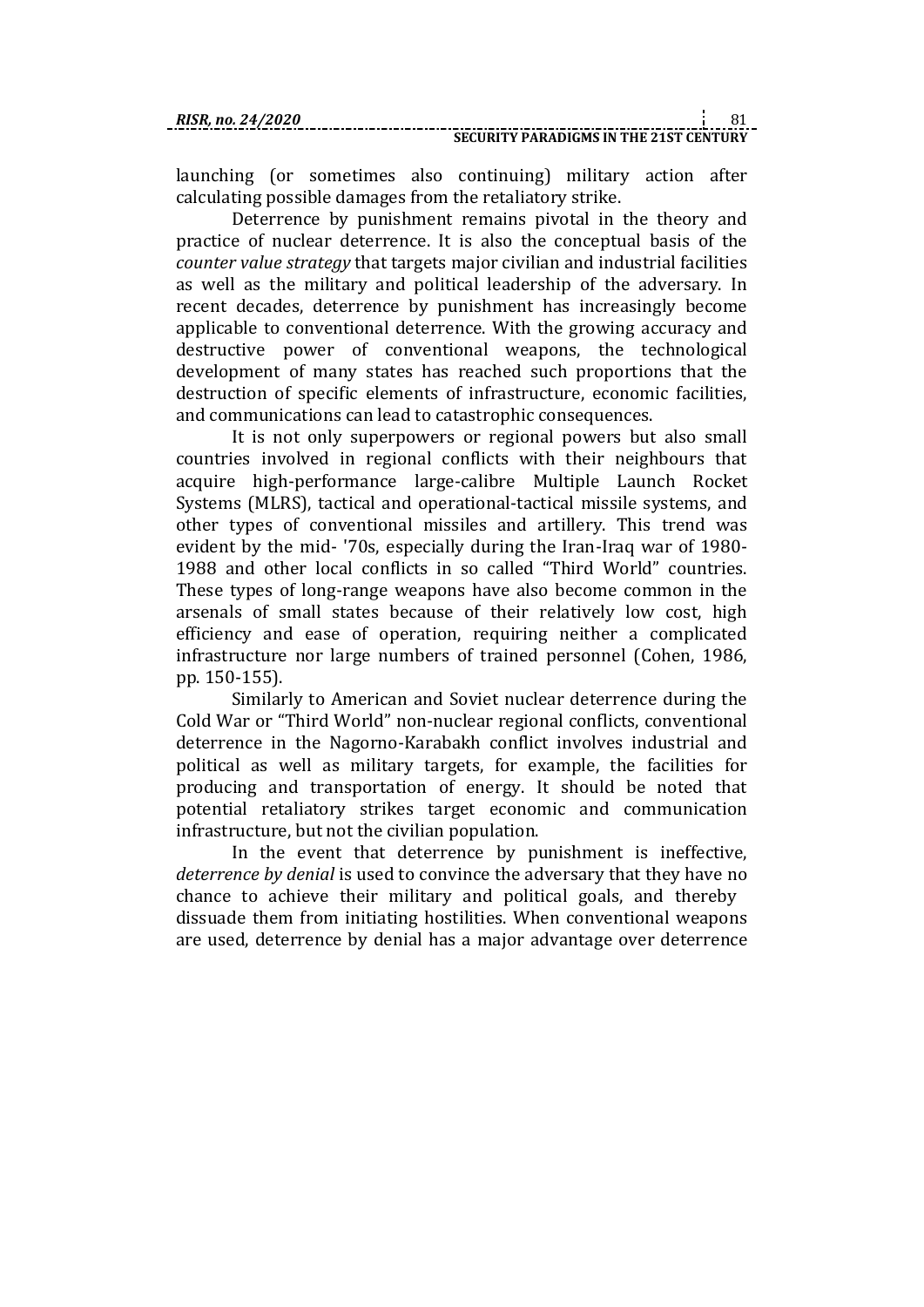by punishment. When deterrence by punishment fails, the forces and assets needed for deterrence by denial (for example, large-calibre MLRS, tactical missile systems and other types of long-range weapon systems) can later be used to engage in a "traditional" conventional armed conflict. Conventional deterrence by denial thus integrates with a traditional military defence strategy, because the weapons and armed forces of the defending party can become "the instruments of defence if deterrence failed" (Snyder, 1993, p. 355). In this regard, conventional deterrence has an advantage over nuclear deterrence, which lacks the flexibility of combining deterrence by punishment with deterrence by denial, or with defensive action, in the event that deterrence fails.

Accordingly, the concept of deterrence by denial is more applicable to conventional deterrence, which includes more elements of the classical military strategy. It can even be argued that deterrence by denial is fundamental for conventional deterrence. However, in nuclear deterrence, deterrence by denial was the basis for the *counterforce strikes* strategy, although by the end of the Cold War, both the United States and the USSR already concluded that, because of their enormous destructive power, nuclear weapons became a political deterrent rather than a weapon.

In the post-bipolar period, deterrence by denial entered a new stage, especially in regional conflicts, and in many cases became the prevailing approach, since, in contrast to nuclear deterrence, conventional deterrence does not concentrate on the use of missiles and bombs to undermine the economic, demographic, and the political survival of the adversary. In view of the smaller striking force of conventional weapons, conventional deterrence tends to focus on reducing the adversary's military and technical capacity. The goal of the deterring actor is to demonstrate ability to inflict unacceptable damage to the offensive capability of a potential adversary, destroying all hope for quick victory, causing the adversary to lose political motivation for an offensive, and thereby successfully deterring it from unleashing a new war.

We should also note a circumstance that is particularly relevant for the current military-technical balance in the Nagorno-Karabakh conflict: the deterring sides possess a sufficient quantity of PGMs,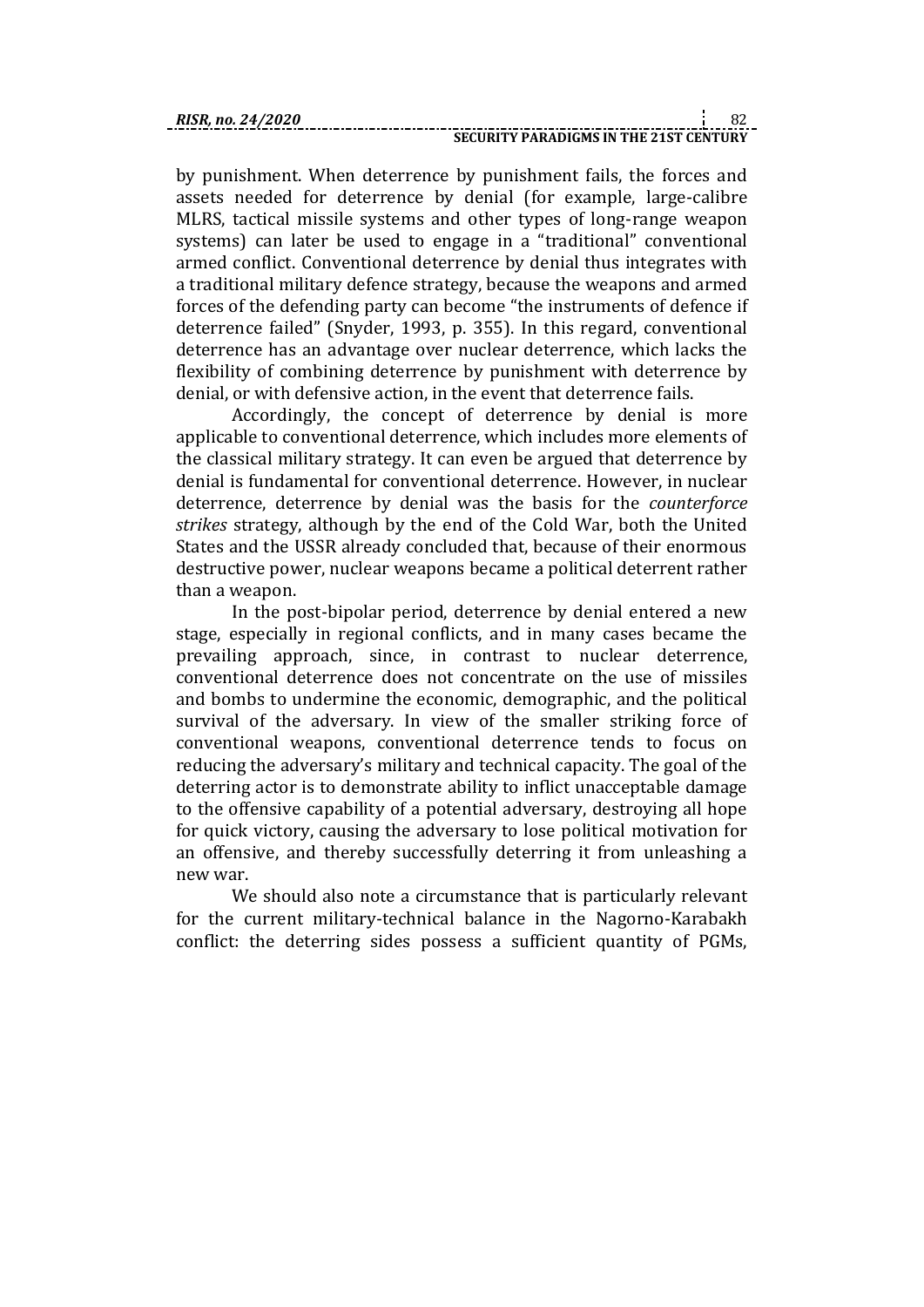including Anti-Tank Guided Missiles (ATGM) and Surface to Air Missiles (SAM), to rule out the option of quick victory; as noted by John Mearsheimer in his classical study, "as a result of developments in precision-guided technologies, it is clearly much more difficult to implement a blitzkrieg" (Mearsheimer, 1983, p. 28). Instruments of deterrence by denial in the Nagorno-Karabakh conflict include also multi-layered fortifications along the line of contact, which lower the chances for the success of a rapid offensive.

# **The mechanism for implementing deterrence**

**Deterrence capability:** Capability is the most obvious and essential element of effective deterrence. At the same time, as Bernard Brodie noted, 'the maximum possible deterrence may require a warwinning capability, but much less force can nevertheless possess considerable deterrent value' (Brodie, 1959, p. viii). This observation was confirmed in the course of many acute regional and global crises and escalations.

The effective implementation of any type of deterrence clearly requires a certain military-technical capability. In the case of conventional deterrence, this capability must primarily include two interrelated components:

1. Availability of large-calibre MLRS, long-range and mediumrange tactical missile systems, other types of long-range weapons (for example, multifunctional aircrafts, equipped with long-range air-toground missiles) for striking at sensitive targets deep in the territory of the potential adversary (deterrence by punishment);

2. An effective defensive capability to prevent the potential adversary from achieving an immediate complete victory (deterrence by denial). In this case, it is primarily about general-purpose forces that can be used to prevent the adversary from prompt achieving their strategic and operational goals in the course of classical military operations.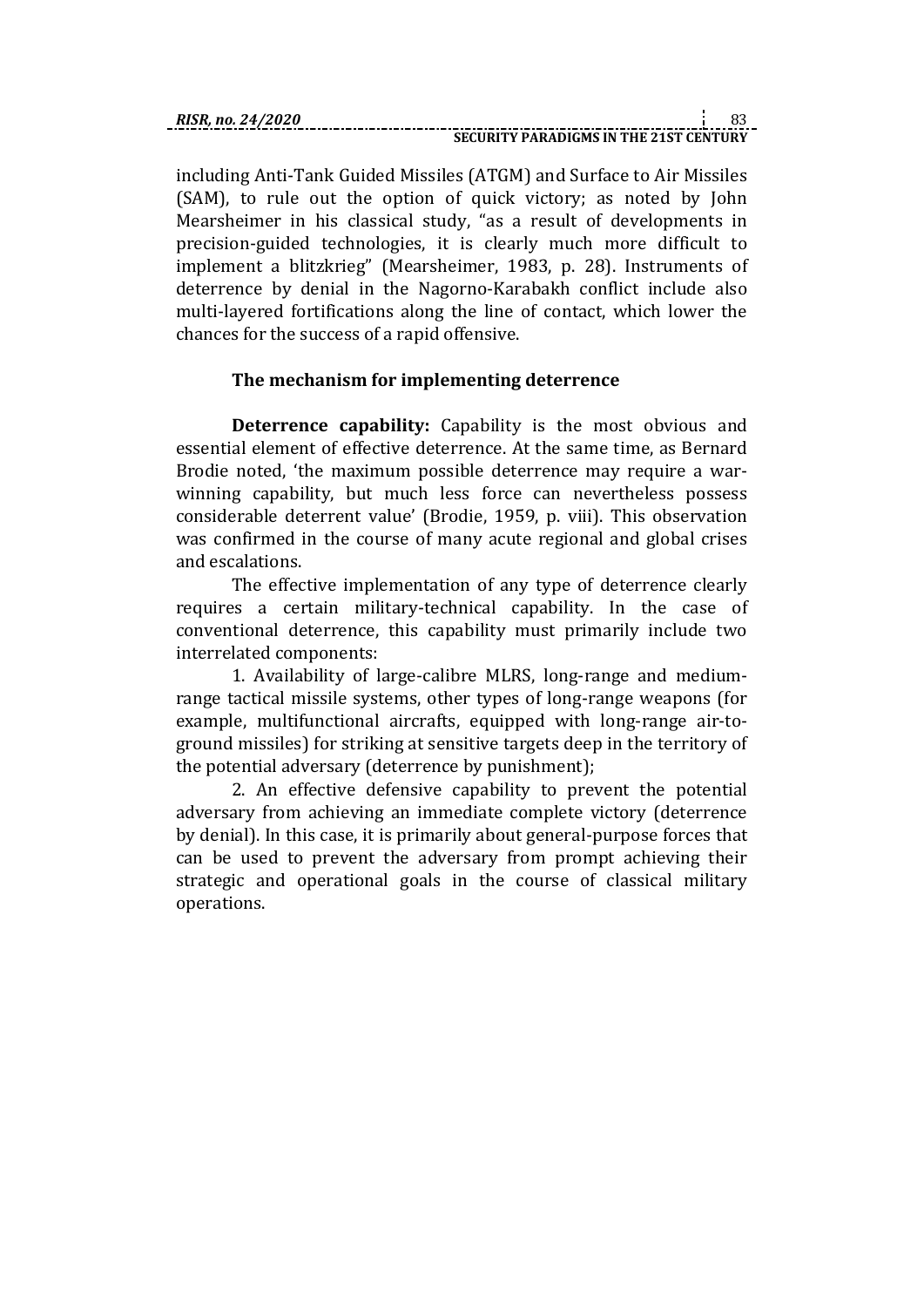<u>.</u>

**Credibility of deterrence:** The most important characteristic of any type of deterrence, whether nuclear deterrence or deterrence with conventional types of weapons is also the question of its *credibility*, or, in other words, the potential adversary's awareness of the potential retaliation<sup>'</sup> scope and the potential costs of unleashing aggression. Deterrence only works when a country's military and political leadership is aware that in the event that it initiates a military campaign, the potential adversary has the political will, determination, and capacity to cause it irreparable losses and/or prevent it from achieving its operational goals. In other words, as former US Secretary of Defence, Donald Rumsfeld, put it, 'weakness is an invitation', i.e. if a player believes that their adversary lacks power and determination for retaliation, deterrence will fail.<sup>2</sup>

The credibility of Armenian deterrence in the Nagorno-Karabakh conflict is affected, amongst other things, by the *asymmetry of motivations*, often playing a more important role than the *asymmetry of capabilities*. As prominent expert on asymmetric conflicts, Ivan Arreguin-Toft, points out: "power asymmetry explains interest asymmetry" (Arreguin-Toft, 2001, pp. 95-96). In the Nagorno-Karabakh conflict, an important factor of credibility of Armenian deterrence is thus the *asymmetry of motivations*, since Armenians have more motivation than Azerbaijani. Victory or defeat in a likely new war for Armenia, and even more so for Nagorno-Karabakh, is a matter of the very survival of their statehood (Deriglazova and Minasyan, 2011).

Another factor that enhances the credibility of Armenian deterrence is the existence of a successful historical precedent of willingness to resort extreme means to stand in the existing political situation in the Nagorno-Karabakh conflict. In line with the *theory of reputation-building*, such a precedent enhances the actors' political reputation in the eyes of potential adversaries and allies (Sechser, 2010, p. 646).

In the Nagorno-Karabakh conflict, this phenomenon was clearly demonstrated by the ability of Armenia to bear the costs of the conflict in the conditions of 1991-1994 war, subsequent decades of persisting status quo and communication blockade as well as after April 2016

<sup>2</sup> Author's interview with Donald Rumsfeld in Washington D.C., April 2013.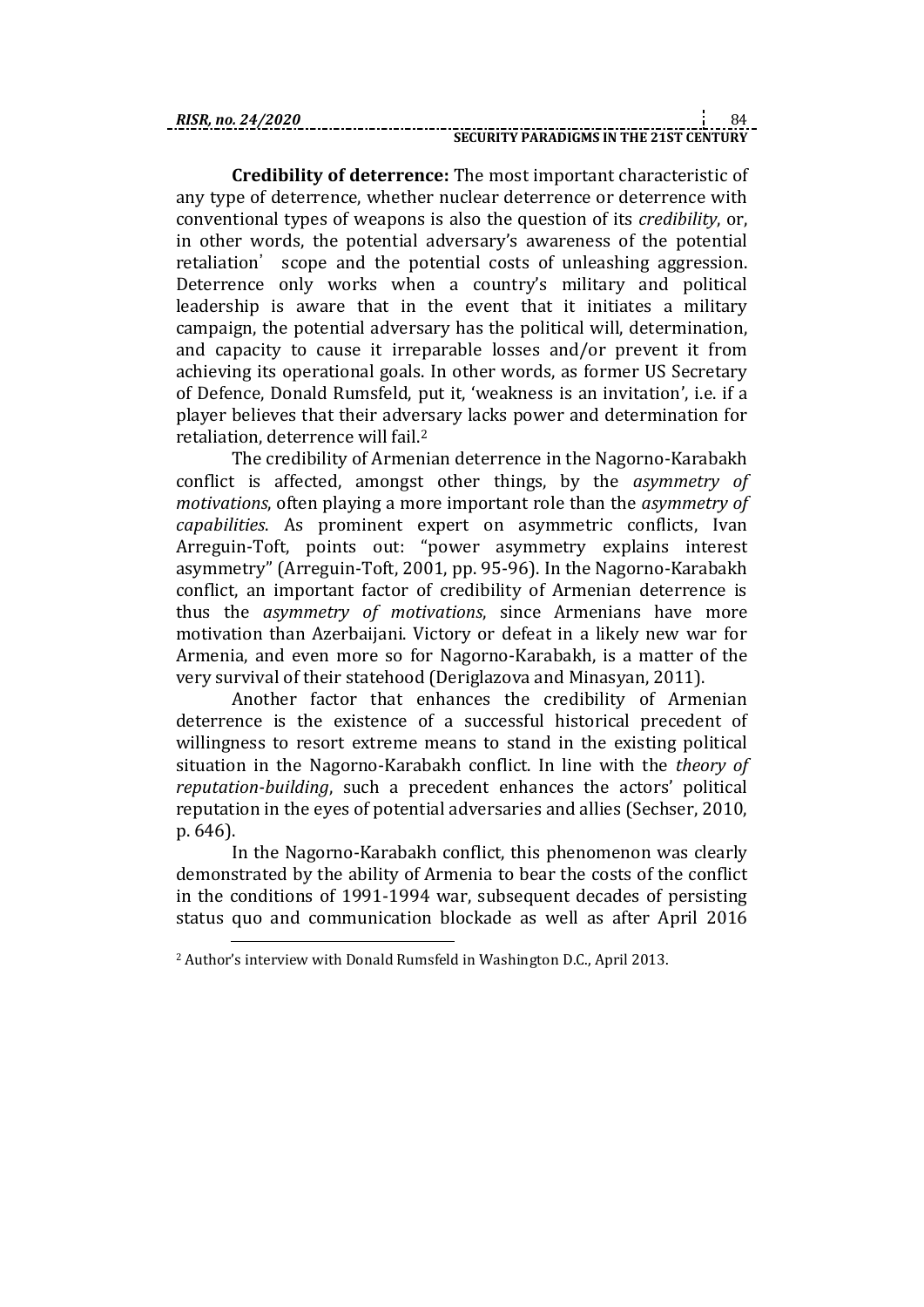Azerbaijani initiated military escalation along the frontline in Nagorno-Karabakh. As deterrence theory experts point out, while the ability to inflict damage on the adversary is an important factor in a conflict, it is not decisive, and "the ability to absorb suffering also confers bargaining advantage and can offset an adversary's superior economic or military capability" (Lebow, 2007, p. 246).

**Sustainability of deterrence:** An essential element of deterrence is the sustainability of its implementation. Deterrence can succeed if the deterring actor can ensure the sustainability of its deterrence capability, i.e. the forces and means needed to inflict heavy damage on the potential aggressor in any conditions, regardless the scope of the aggression. The sustainability of deterrence is of particular importance if the potential aggressor is likely to resort a surprise attack. Therefore, a country's deterrence potential must include forces and means for ensuring the sustainability of its deterrence.

In contemporary local conflicts, the sustainability of conventional deterrence increasingly depends on protection against attacks by Special Forces, whereas warning and protection against air strikes should cover combat UAVs as well as combat aviation and longrange missiles and artillery.

In terms of sustainability of conventional deterrence, the Nagorno-Karabakh conflict displays a significant peculiarity. In the current political and geographical conditions, the deterrence capability of Armenia has greater survivability, especially in the event of a first strike by Azerbaijan. In peacetime, the most powerful and sufficient Armenian forces, in particular, long-range missile-artillery systems and means of ensuring their sustainability (command posts, communication centres, and air defence systems) are not deployed in Nagorno-Karabakh but in Armenia. Accordingly, Armenia's cooperation with its external security partners will work as serious political constraints for a decision by Azerbaijan to make a first *disarming* strike against territory of the Republic of Armenia.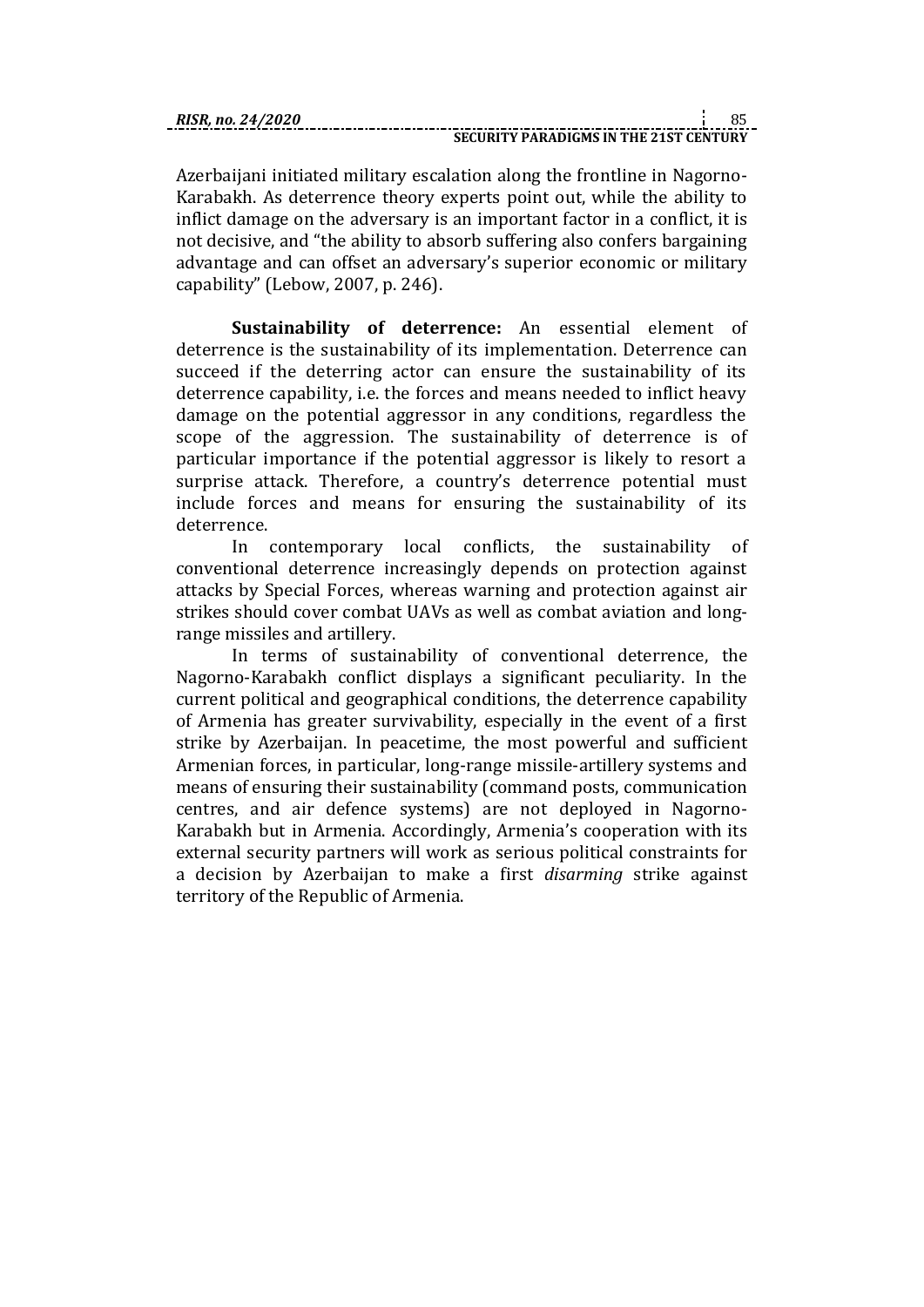**Communication as a component of deterrence:** The credibility and resulting success of deterrence largely depend on effective communication, i.e. the ability to inform and convince the potential adversary of the true extent of the deterring party's determination and military capability. As noted by Bernard Brody, displays of military power, especially of new types of weapons or military equipment, allow countries to achieve two goals: 1) to inform the adversary of their intentions and determination, and 2) to convince the adversary of their military capability (Brodie, 1953, p. 281).

In the course of deterrence, communication between parties in conflict involves formal and informal exchange of specific information about each other. This implies informing the other party of one's approaches and positions and, simultaneously, assessing the capabilities and intentions of the other party with regard to the conflict that requires deterrence. Each party needs to understand and predict the other party's:

- National interests and tasks;
- Obligations with regard to the conflict issue;

 Military, political, economic, and other resources that it can use to achieve its national interests and tasks and its obligations with regard to the conflict issue (Harknett, 1994, pp. 93-94).

During implementation of deterrence, communication can happen in a variety of forms, from large-scale military exercises, displays of new military equipment and military parades, to parliament sessions and public discussions in which a party can express its political approaches to the conflict. Communication, especially in the form of a display of military capabilities and intentions, is one of the most sensitive elements of deterrence. An effective and credible display of capability and determination by the deterring actor undermines the argumentation of one of the most important resources of the potential aggressor: their often exaggerated belief in their ability to change the status quo. Respectively, the potential adversary's reaction to effective communication can sometimes be emotional and inadequate.

At the same time, it should be noted that ingenious communication can be purposefully misleading, serving as an efficient albeit provocative tool of deterrence and military and political relations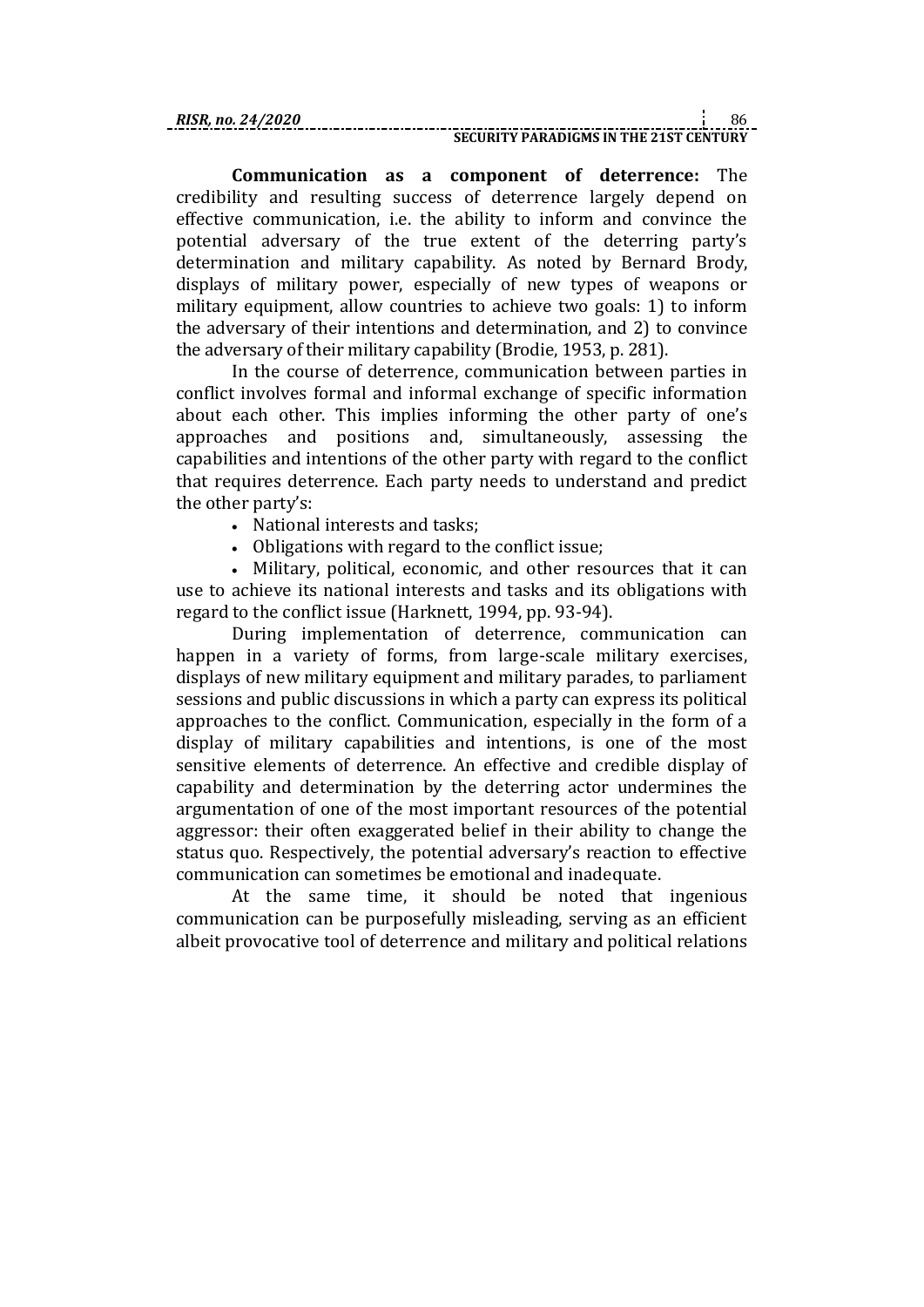in a broader sense. In particular, displaying quantitative and qualitative improvement of military-technical capability so as to exert political and psychological pressure on potential adversaries and earn the respect of one's allies is a widely practiced policy, particularly useful in times of crisis. As noted by the former US Secretary of Defence, Robert McNamara, "(…) in a crisis, it matters what the other side believes – not what is objectively true" (McNamara, 1986, pp. 51-52). However, while misleading communication can sometimes have a positive effect, deterring the aggressive intentions of a potential adversary can also lead to unjustified expectations and exaggerated self-confidence, for which the deterring actor will eventually pay a high price.

This said, in conventional deterrence, when a party communicates its intentions to a potential adversary, it is often advisable to maintain some degree of *uncertainty*. Compared to nuclear deterrence, conventional deterrence has more dependence on constant demonstration of military-technical capability. This complicates the situation of the deterring actor. On the one hand, displays of new armaments and military equipment increase the credibility of deterrence in the perception of the likely aggressor. On the other hand, the displays convey information on the military capabilities of the deterring actor and enable the potential adversary to better prepare for military operations should they decide to unleash them (Freedman, 2004, p. 39).

That is why, for example, the Armenian parties in the Nagorno-Karabakh conflict constantly strive to preserve some uncertainty during demonstrations of military capability and newly acquired weapons and military equipment, in order to complicate the potential adversary's strategic planning in the conditions of the ongoing regional arms race. In strategic planning and military and political calculations, it is efficient to proceed from the worst and most challenging option when assessing the capability and intentions of the adversary. In this sense, the strategic uncertainty resulting from incomplete information on the capability and intentions of the adversary is a critically important and integral part of deterrence, as world politics has shown many times (Kilgour and Zagare, 1991, pp. 306-312).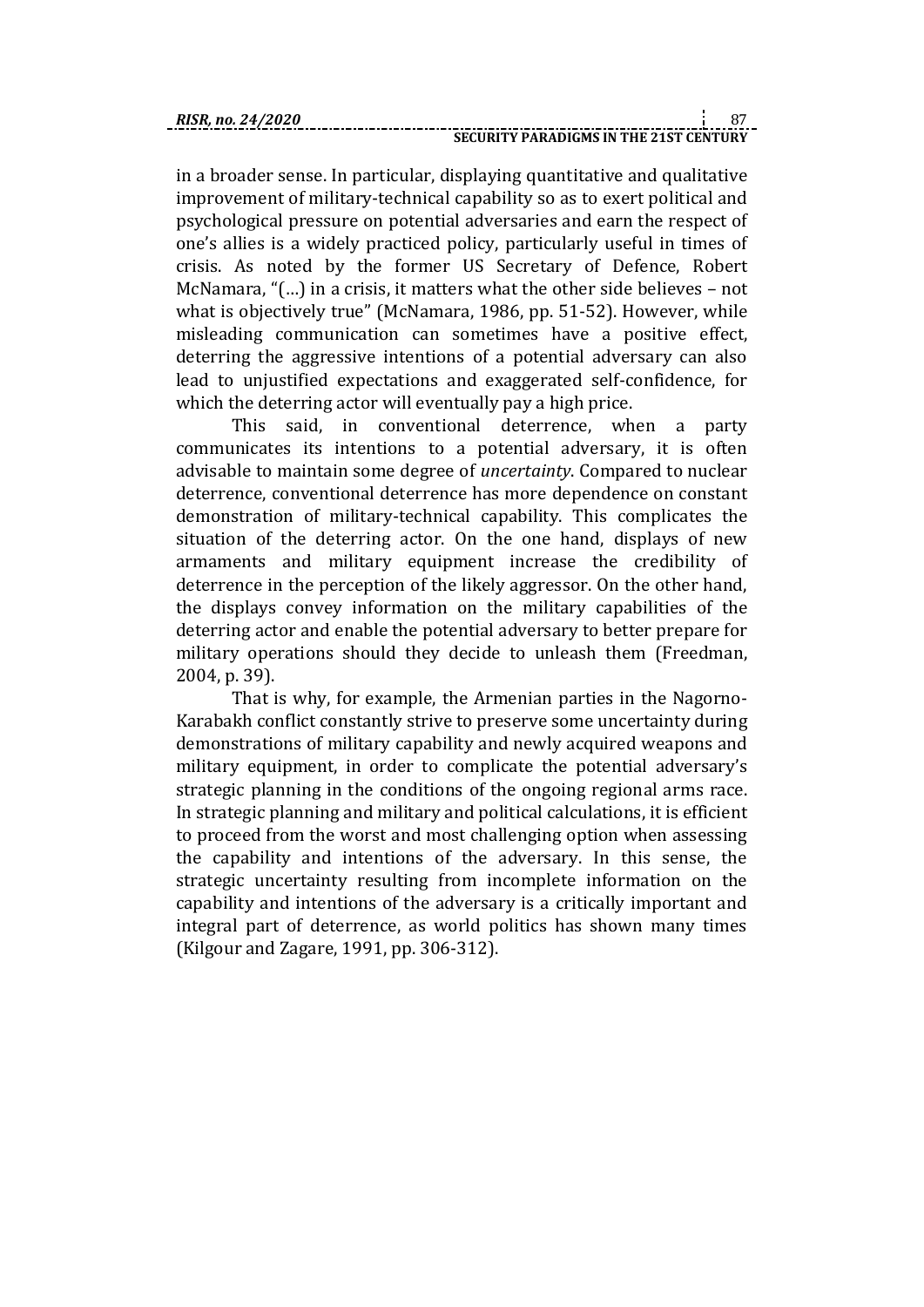# **Conclusions**

Currently, deterrence theory is one of the most developed scientific concepts in modern international political science, in scientific and analytical studies in the field of security and in military-strategic analysis. Deterrence continues to improve and develop, and numerous scientists and political experts continue to search for new concepts and approaches that contribute to modernizing and adapting the theory and practice of deterrence to new political realities.

In the Nagorno-Karabakh conflict, to achieve the maximum practical effect, conventional deterrence can be realized in close connection and synthesis with various types of political and diplomatic deterrence. This stems from both the conceptual features of political and diplomatic deterrence and certain parameters of this conflict. The preservation of a fragile truce in the Nagorno-Karabakh conflict zone is also largely conditioned by the format of international involvement and the position of influential external actors (for example, the OSCE Minsk Group Co-Chairmanship), which allows for the use of these factors as part of the implementation of political and diplomatic deterrence. Apparently, deterrence will remain a key form of military and political behaviour of the Armenia for a very long time.

Deterrence, as a theory and a practical policy, has advantages as well as shortcomings and vulnerabilities. The policy of deterrence cannot be static and must develop constantly in order to remain relevant, containing the potential adversary, making it fears potential losses and abandons its intentions. In particular, the effectiveness of deterrence in the Nagorno-Karabakh conflict can be affected by changes of a variety of parameters, including the military-technical balance, the military and political factors, the rationality vs. emotionality of decision-makers, the geopolitical context, domestic politics, and societal attitudes and so on.

Deterrence as a strategy and a policy implementation also has conceptual limitations. In particular, a problem with assessing the effectiveness of deterrence is that the only sign of its success is often that "nothing happened" (Freedman, 2009, pp. 47-48). It is difficult to find out whether the deterred party gave up its intentions as a result of realizing the potential costs, or whether other factors played a role.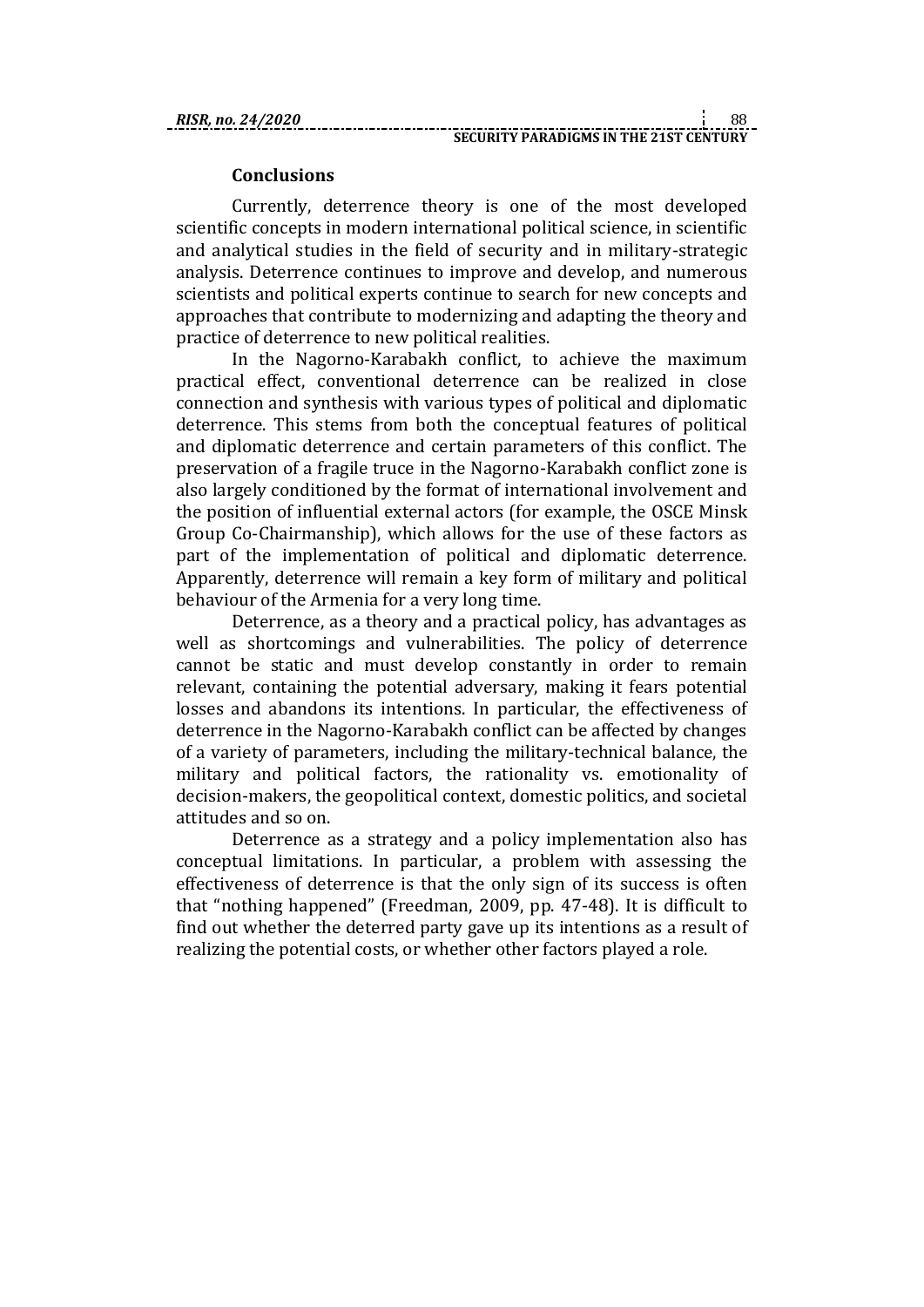One of the most significant problems for conventional deterrence is the credibility and adequate perception of the threat of retaliation. A related problem is the rationality of decision-making by the actor being deterred. In particular, according to the *prospect theory* that describes decision-making in risky situation, the parties in conflict can be prepared to take risks and incur losses in order to prevent losses in more valuable and important spheres. It is also important that in the course of decision-making in a conflict involving deterrence, the deterred side takes into account the potential risks of inaction as well as those of action (Gerson, 2009, p. 41).

Finally, the most important conceptual flaw in any type of deterrence is that it cannot solve the problem of conflict resolution. All effective deterrence can do is help the parties win time by freezing the conflict. While far from a final solution, this is also a significant achievement that should not be underestimated. In the long term, deterrence can reduce tensions sufficiently to create the basis for a mutual compromise as the conflict loses its topicality in the public attitudes of the conflicting societies. As emphasized in a classic study on this topic, deterrence gives opposing parties' time to reconcile their conflicting interests, thereby reducing the tension and potential of an open conflict in their relationship (George and Smoke, 1974, p. 5).

Accordingly, in the Nagorno-Karabakh conflict, deterrence cannot lead to conflict settlement but can prevent the resumption of large-scale military operations. Conventional deterrence can thus create conditions for rethinking of the conflict situation and elaboration of compromise-based approaches by the political elites and societies of the parties in conflict.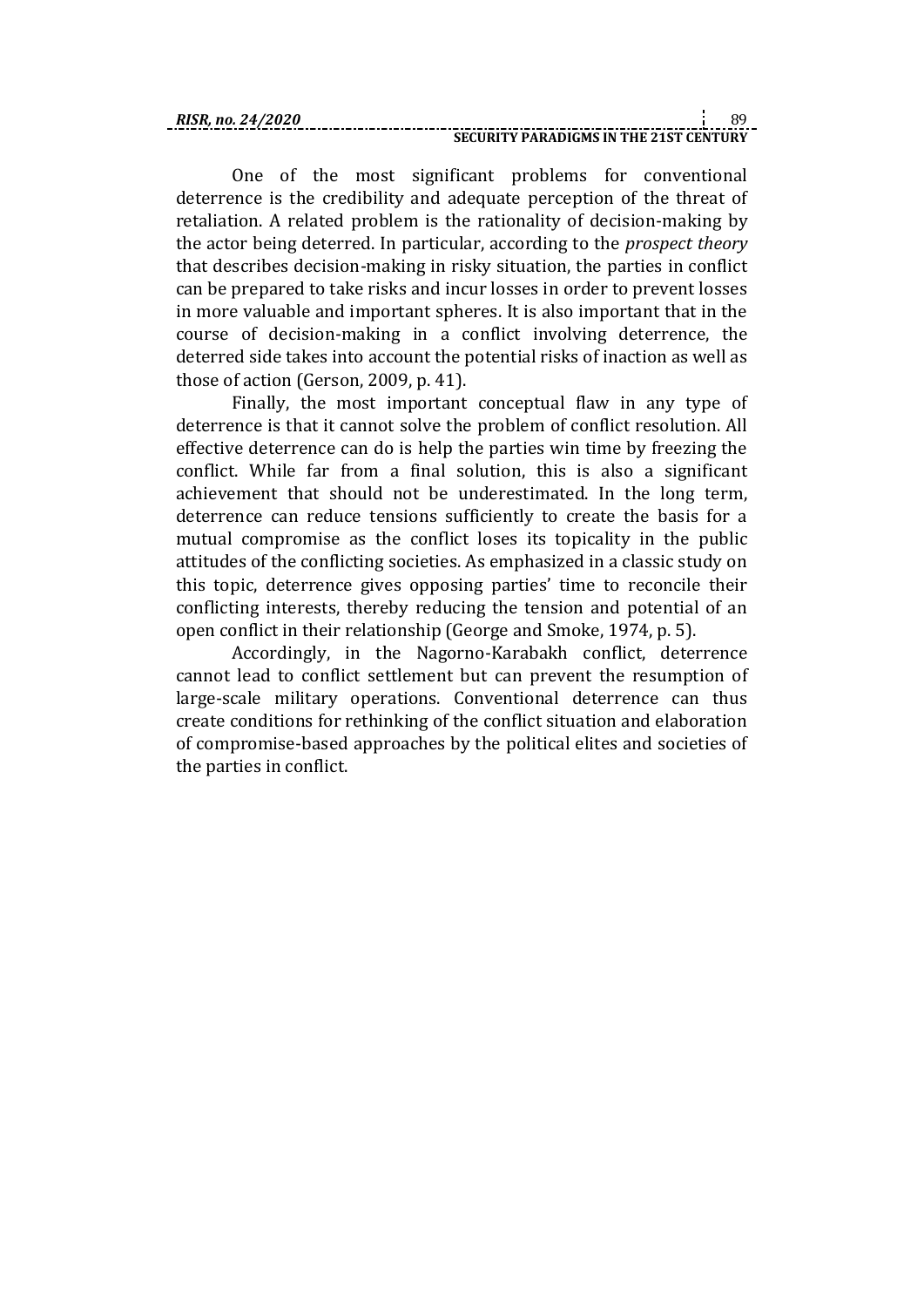# **References:**

**1.** Arreguin-Toft, Ivan, (2001). *How the Weak Win Wars. A Theory of Asymmetric Conflict*. 'International Security', summer, Vol. 26, № 1.

**2.** *Armenian National Military Doctrine* retrieved from [http://mil.am/](http://mil.am/files/LIBRARY/Hayecakargayin/825.pdf) [files/LIBRARY/Hayecakargayin/825.pdf](http://mil.am/files/LIBRARY/Hayecakargayin/825.pdf)

**3.** *Armenian National Security Strategy* retrieved from http://mil.am/ files/LIBRARY/HHAAR/828.pdf

**4.** Brodie, Bernard, (1953). *Military Demonstration and Disclosure of New Weapon*. 'World Politics', April, Vol. 5, № 3.

**5.** Brodie, Bernard, (1959). *Strategy in the Missile Age*. RAND: Santa Monica, 15 January.

**6.** Cohen, Eliot, (1986). *Distant Battles: Modern War in the Third World.* 'International Security', spring, Vol. 10, Nº 4.

**7.** Deriglazova, Larisa, Minasyan, Sergey, (2011). *Nagorno-Karabakh: The Paradoxes of Strength and Weakness in an Asymmetric Conflict*, Caucasus Institute Research Papers, #3, June.

**8.** Freedman, Lawrence, (2004). *Deterrence.* Polity Press: Cambridge – Malden.

**9.** Freedman, Laurence. (2009). *Framing Strategic Deterrence: Old Certainties*, New Ambiguities. 'The RUSI Journal', August, Vol. 154, № 4.

**10.** George, Alexander, Smoke, Richard, (1974). *Deterrence in American Foreign Policy*. New York: Columbia University Press.

**11.** Gerson, Michael, (2009). *Conventional Deterrence in the Second Nuclear Age*. Parameters, Journal of the US Army War College, autumn, Vol. 39, N<sup>o</sup> 3.

**12.** Harknett, Richard J. (1994). *The Logic of the Conventional Deterrence and the End of the Cold War*. 'Security Studies', autumn, Vol. 4, № 1.

**13.** Kilgour, Marc D., Zagare, Frank C. (1991). *Credibility, uncertainty, and deterrence*. 'American Journal of Political Science', May, Vol. 35, № 2.

**14.** Lebow, Richard Ned, (2007). *Coercion, Cooperation and Ethics in International Relations*. Routledge, Taylor and Francis Group, New York – London.

**15.** McNamara, Robert S. (1986*)*. *Blundering into Disaster. Surviving the First Century of the Nuclear Age*. Pantheon Books, 1986.

**16.** Mearsheimer, John, J. (1983). *Conventional Deterrence*. Cornell University Press: Ithaca and London.

**17.** Morgan, Patrick M. (2003). *Deterrence Now*. Cambridge University Press.